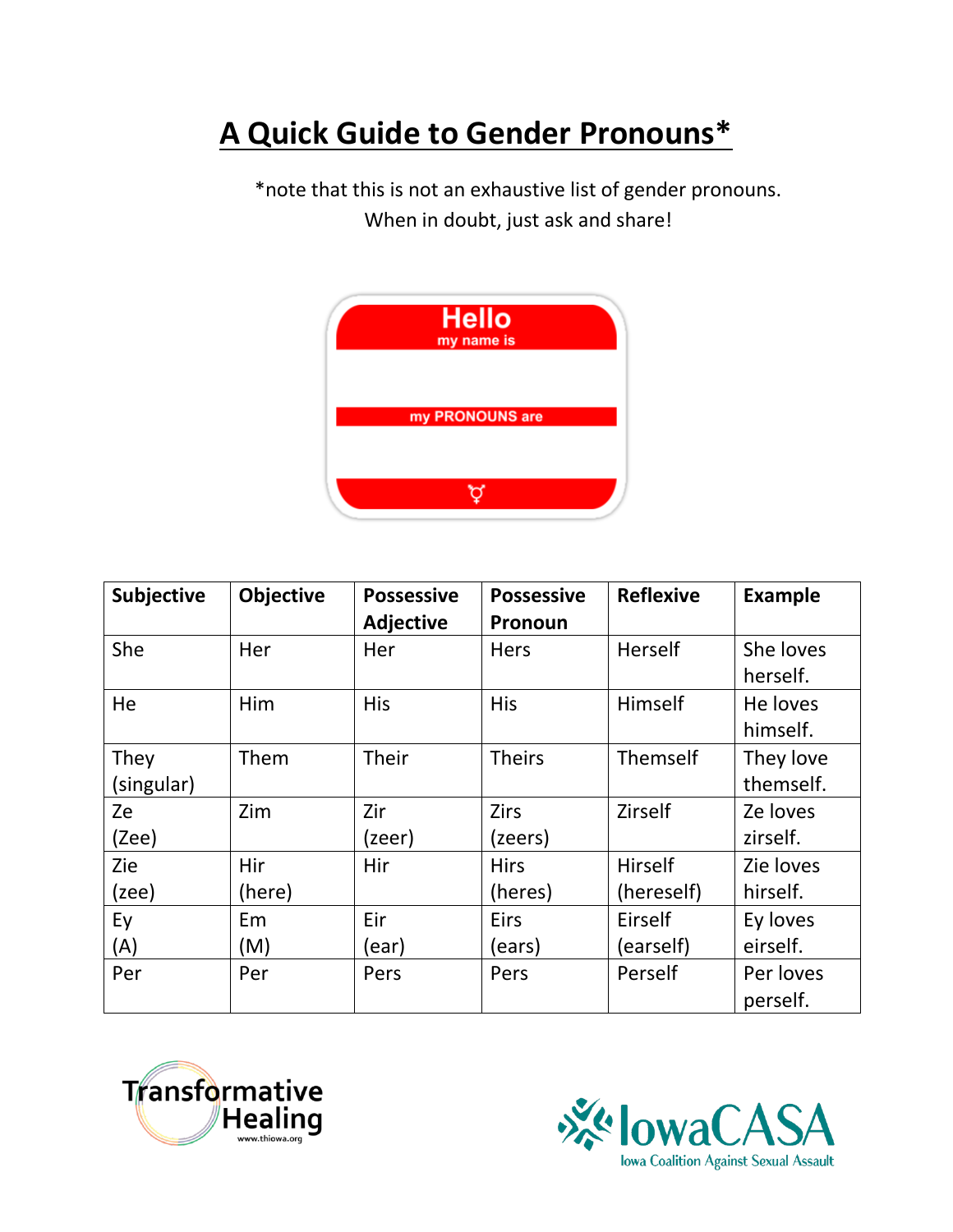## **Power and Control Wheel: LGBTQIA Relationships**

#### **HETEROSEXISM** SEXISM<br>ENCE SEXUAL **Example 1991**<br>
A CONSIDER THE SURVEY OF THE SURVEY OF THE SURVEY OF THE SURVEY OF THE SURVEY OF THE SURVEY OF THE SURVEY OF THE SURVEY OF THE SURVEY OF THE SURVEY OF THE SURVEY OF THE SURVEY OF THE SURVEY OF THE SURVEY OF PHYSICAL **USING COERCION HOMOPHOBIA BIPHOBIA TRANSALES INTIMIDATION AND THREATS** Making and/or carrying out Making you afraid by using threats to do something to looks, actions, gestures harm you . threatening to · smashing things · abusing leave or commit suicide pets . displaying weapons · driving recklessly to frighten · using looks, actions, **USING USING** you . threatening to gestures to reinforce **EMOTIONAL ECONOMIC** "out" you . threatening homophobic, biphobic **ABUSE** others who are or transphobic control Putting you down . Preventing you from important to you getting or keeping a job<br>• making you ask for money · stalking yourself • calling you names<br>• playing mind games • humiliating you · interfering with work or education · • making you feel guilty • questioning if<br>you are a "real" lesbian, "real" man, "real" using your credit cards without permission . not working and requiring you to woman, "real" femme, "real" butch, etc. . provide support . keeping your name **POWER** reinforcing internalized homophobia, off joint assets biphobia or transphobia AND **USING PRIVILEGE** CONTROL **USING ISOLATION** Controlling what you do, who you see or<br>talk to  $\bullet$  limiting your outside activities  $\bullet$ Treating you like a servant . making all the big decisions . being the one to define each partner's roles or duties in using jealously to control you . making the relationship . using privilege or you account for your whereabouts . ability to "pass" to discredit you, saying no one will believe you, put you in danger, cut off **USING** MINIMIZING, especially not if you are your access to **CHILDREN DENYING** lesbian, gay, bisexual, or resources, or use trans . not letting you Making you feel **AND BLAMING** the system guilty about the children Making light of the abuse go anywhere against you . using the children to relay alone · saying the abuse didn't messages . threatening to take happen . shifting responsibility the children . threatening to tell for abusive behavior . saying it's your fault, you deserved it . accusing<br>you of "mutual abuse" . saying your ex-spouse or authorities that you are lesbian, gay, that you are les

*Developed by Roe and Jagodinsky for the Domestic Abuse Intervention* 

bisexual or trans so they will

take the children

HETEROSEXISM

*Adapted from http://stopabuse.umich.edu/about/same-sex.html*





BITTER

women can't abuse women/men can't abuse men . saying it's

TEROSEXISM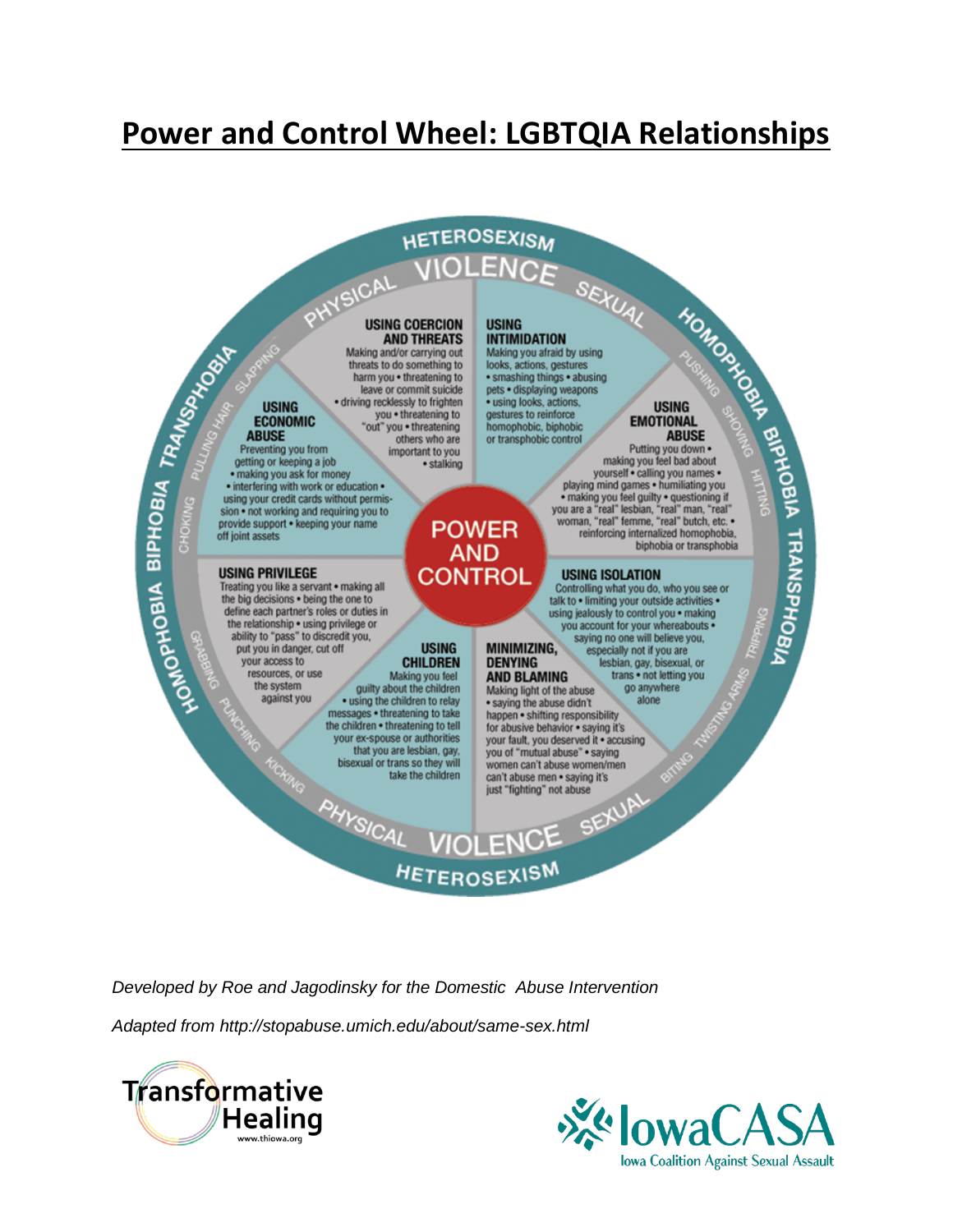### **Expanding Access to LGBTQIA Communities: Summary**

- I. Communicating Inclusivity
	- a. Agency materials, documentation, and brochures being LGBTQIA inclusive
		- i. Mission and Values—do they include LGBTQIA survivors?
		- ii. Agency Name—does it communicate that it serves all survivors?
	- b. Website and social media—including information that will speak to LGBTQIA communities (don't exclude ANYONE)
	- c. The people doing the work—do we represent who we (wish to) serve?
		- i. Be intentional about volunteer, staff and board recruitment and representation
		- ii. Have regular trainings on serving LGBTQIA survivors and rates of violence
		- iii. Reflect client's language on their own identities and use the correct pronouns
	- d. Policies
		- i. Create and display anti-discrimination policies
			- 1. Include sexual orientation, gender identity and gender expression
	- e. Physical Space
		- i. Posters that feature LGBTQIA people?
		- ii. Do you have unnecessary gendered spaces? (single stall restroom)
			- 1. Are there gender inclusive restrooms?
	- f. Programs and Services (Advocacy and Prevention)
		- i. Clearly communicate who they are for
			- 1. People of all genders and identities
			- 2. Gendered Groups (ex. Women's Group…are all women welcome?)
				- a. Be sure to follow VAWA's new guidelines!



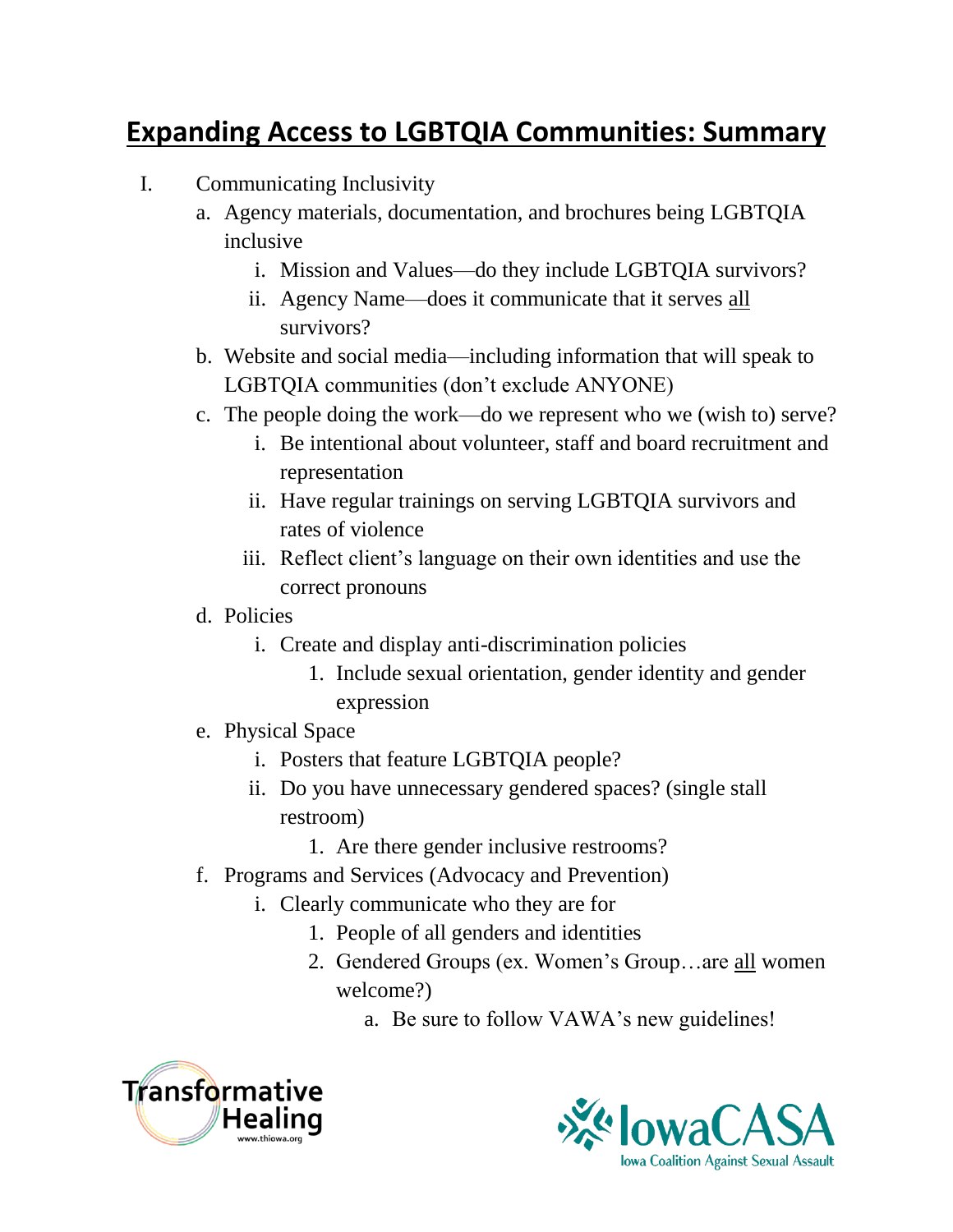- ii. Integrate diverse identities and experiences
	- 1. Include LGBTQIA examples in training materials
	- 2. Highlight positive examples of LGBTQIA relationships/identities
	- 3. Integrate LGBTQIA info where you can
	- 4. Create LGBTQIA specific workshops/materials when necessary
		- a. Ex. Queering Consent!, I Love My Boo
- II. Messaging and Outreach
	- a. What's your public messaging look like?
		- i. Use gender inclusive language
		- ii. Avoid assumptions about survivors and/or their experiences
		- iii. Include LGBTQIA imagery (people, flags, symbols)
	- b. "Sexual violence affects people of all genders and all identities"
		- i. Steering clear of the gender binary
		- ii. Avoiding common assumptions that perpetrators will be "of the opposite sex" in your language and marketing materials
		- iii. Remember…LGBTQIA is not a singular, homogenous group there are many diverse experiences and identities within this acronym
	- c. Attending Pride events and gatherings where LGBTQIA survivors may be present, and then making sure that you have brochures, materials that speak to their specific needs.
		- i. Making sure that LGBTQIA outreach is part of your program's outreach plan. It's not enough to know about LGBTQIA communities—you have to do some legwork to ensure that they know you are a friendly, safe space they can come to and find support from.
- III. Working Together
	- a. Does your program work well others?
		- i. Reach out to local LGBTQIA organization or community leaders



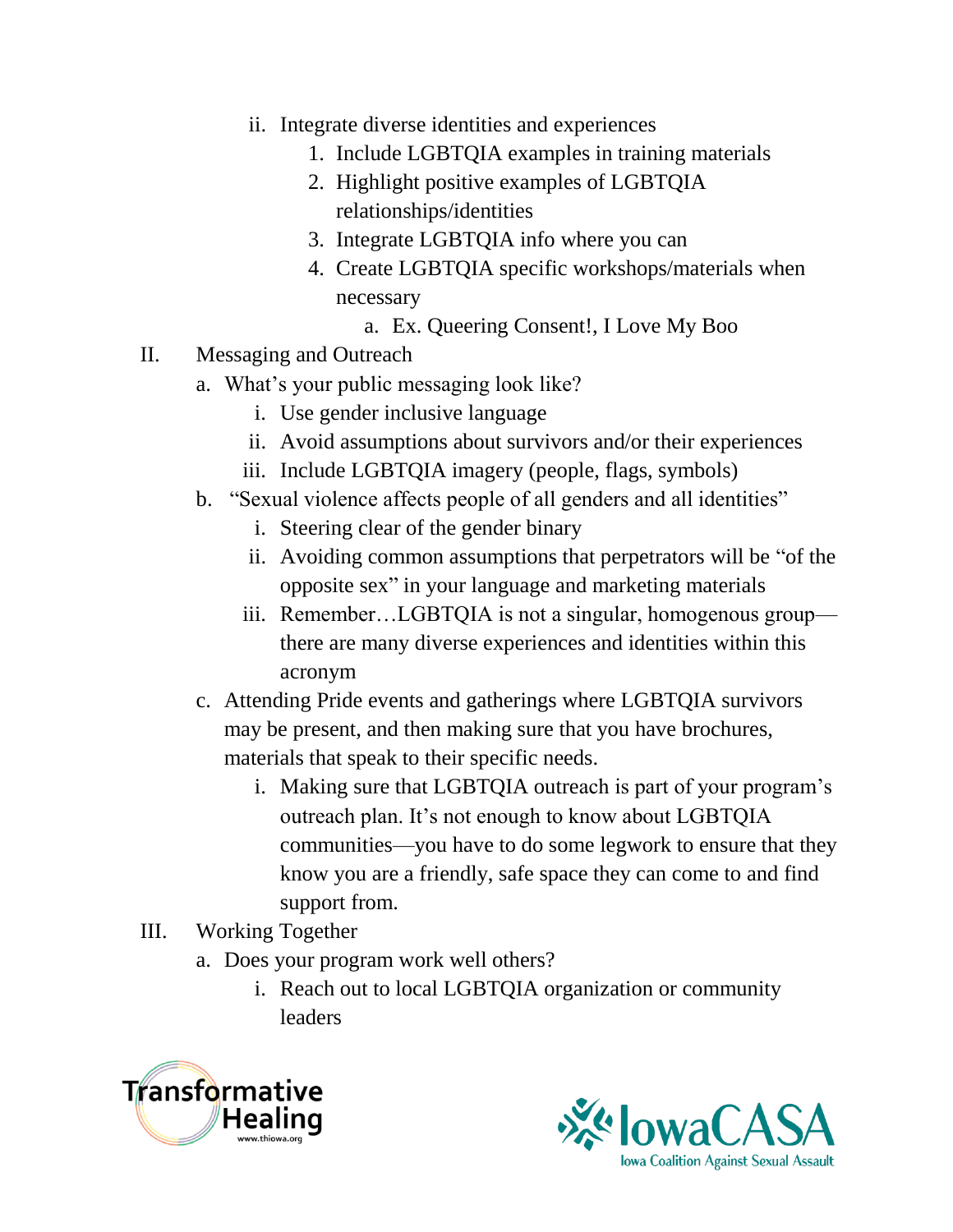- ii. Showing initiative and showing follow-through shows that you're reliable.
- b. What is co-advocacy? What does co-advocacy look like?
	- i. What do we have to do to as an agency set the stage so that this is successful?
	- ii. This can be overwhelming; where's a good starting place? (College groups, LGBTQIA centers, local spaces where LGBTQIA folks may frequent ,etc.)
	- iii. Remember these types of relationships/collaborations take time and effort
	- iv. Build relationships to increase referral network (mutually beneficial)
- c. Be visible at local events
	- i. Bringing other organizations into SAAM, but then also reaching out to partner w/ LGBTQIA organizations for other events
		- 1. Pride Month, Queer History Month, Transgender Day of Remembrance, National Coming Out Day, local happenings, etc.



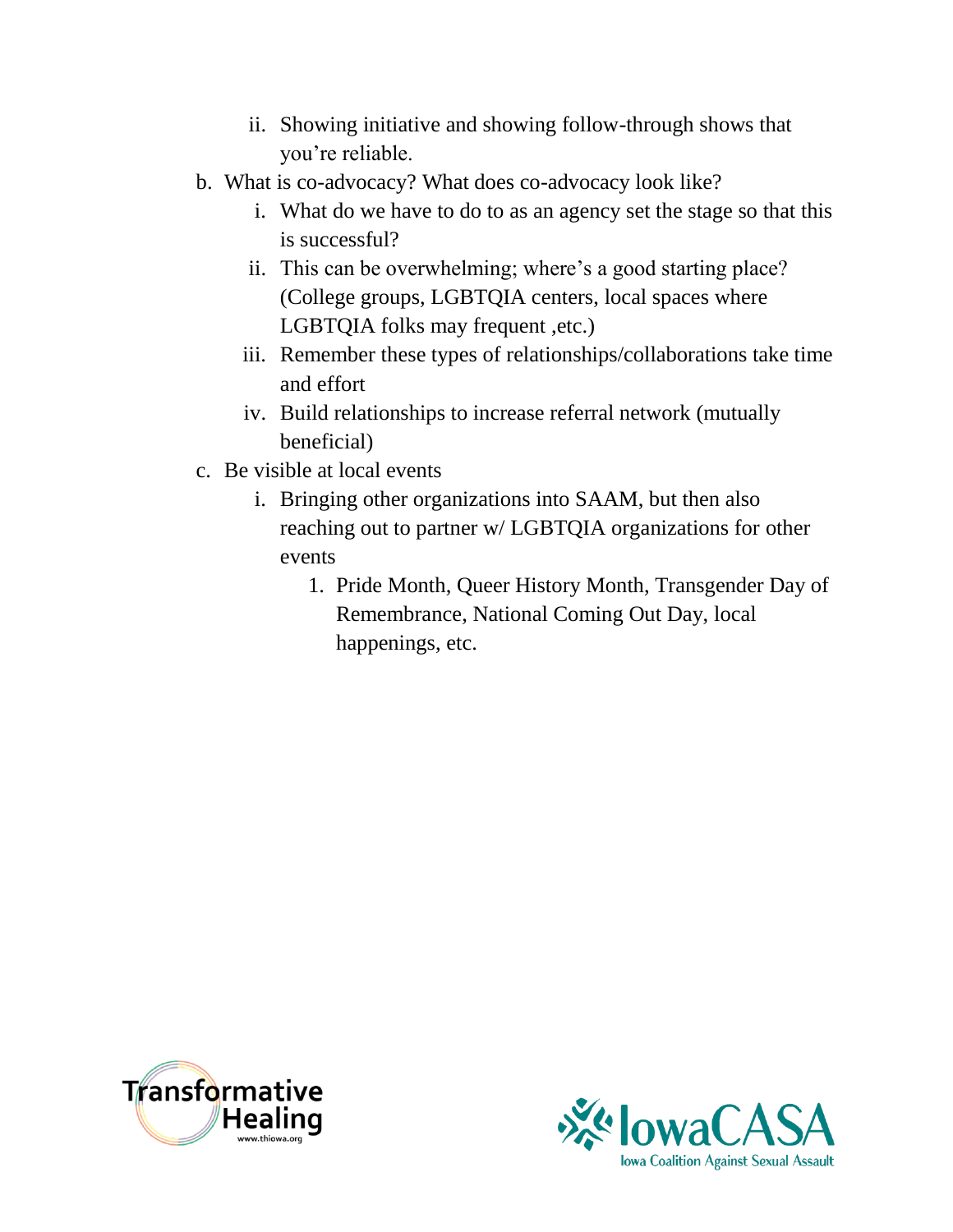# **Resources to Support Staff Development**

There are a lot of resources out there, here a just a few to get you started

### **Personal Development**

Microaggressions and the LGBT Community from Dr. Kevin Nadal <https://www.youtube.com/watch?v=U7fR9Ye8xYk>

A Guide Towards Trans Allyship<http://transwhat.org/allyship/>

### **Organizational Development**

Model Policies from Virginia Anti-Violence Project [http://www.avp.org/storage/documents/Training%20and%20TA%20Center/VAVP](http://www.avp.org/storage/documents/Training%20and%20TA%20Center/VAVP_LGBTQ-Inclusive_Model_Policies.pdf) LGBTQ-Inclusive Model Policies.pdf

Creating Inclusive Agencies [http://www.nsvrc.org/sites/default/files/Publications\\_NSVRC\\_Guides\\_Creating-](http://www.nsvrc.org/sites/default/files/Publications_NSVRC_Guides_Creating-Inclusive-Agencies.pdf)[Inclusive-Agencies.pdf](http://www.nsvrc.org/sites/default/files/Publications_NSVRC_Guides_Creating-Inclusive-Agencies.pdf)

### **Program Development**

Community Action Toolkit for Addressing IPV Against Transgender People from Anti-Violence Project [http://avp.org/storage/documents/ncavp\\_trans\\_ipvtoolkit.pdf](http://avp.org/storage/documents/ncavp_trans_ipvtoolkit.pdf)